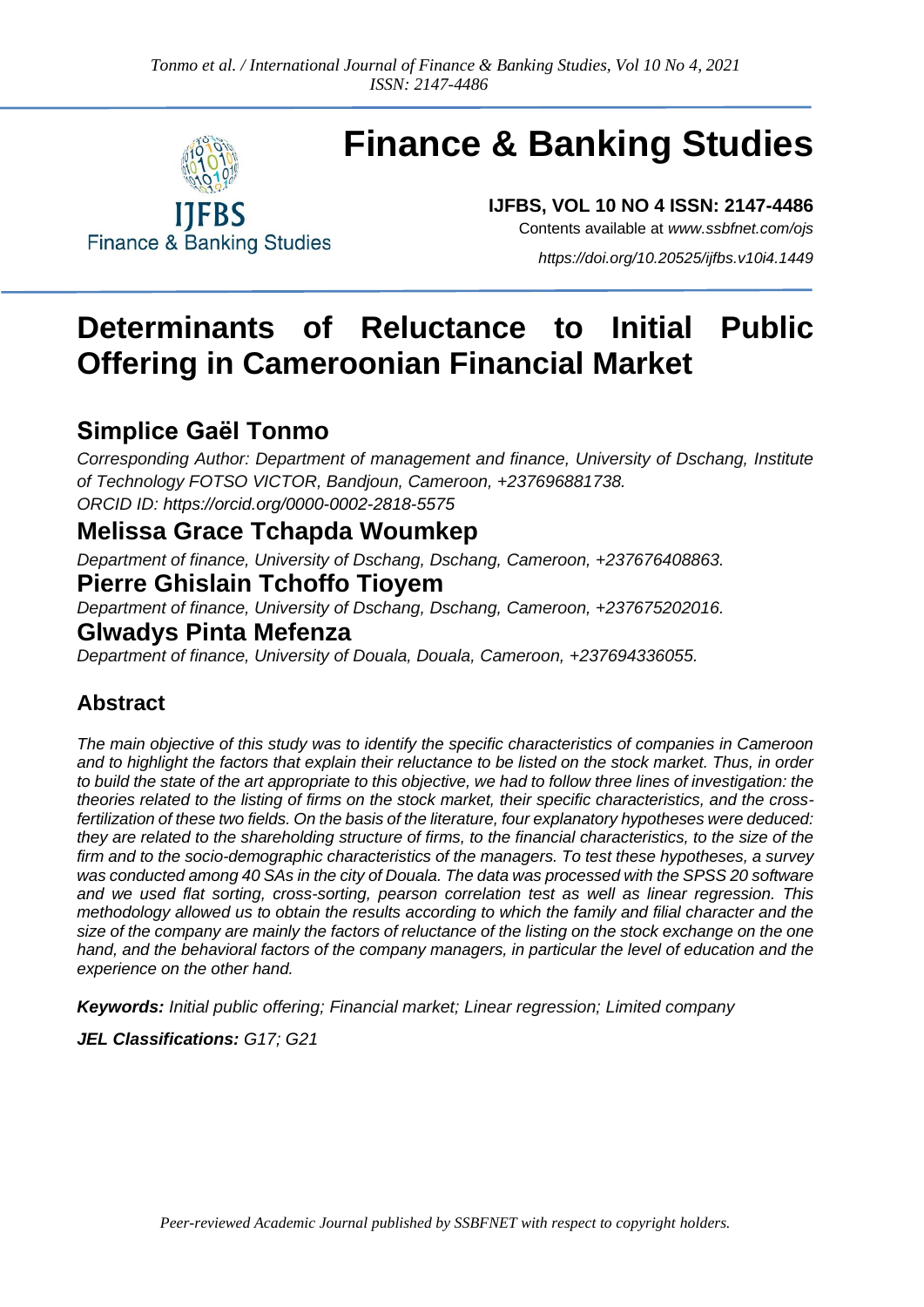### **Introduction**

In the first half of the 2000s and during the 1990s, liberalization and privatization were seen as strategic axes for development in Africa. During the same period, African countries considered stock markets as a precondition for the introduction of market economies in the context of the propagation of structural adjustment programs by international institutions (the International Monetary Fund, the World Bank) and as a weapon to facilitate the privatization of public enterprises (Zogning, 2009). The latter seem to have perceived the importance of financial markets in the development process of their economies.

The emergence of stock exchanges in various African countries over the past several years is evidence of this central role in financing the economy in general and businesses in particular (Feudjo and Djeukui, 2016). Indeed, the financial market has several economic and strategic functions: it provides essential links between economic agents seeking to invest their savings (households, individual or institutional investors) and those seeking financing. Indeed, a country can only develop to the extent that it has sufficient capital and allocates it appropriately (N'dri and Aderomou, 2011). The magnitude of the economy's capital needs presupposes a financing system adapted to the requirements of a new context. Faced with a situation characterized by a decline in household savings, an inadequate financial structure of companies and an imbalance in public finances, the need for a modern stock market that is the meeting place of a long-term supply of capital and a solvent demand appears more than ever (N'dri and Aderomou, 2011). The presence of an active and liquid market is a direct development factor for developing countries. A brief retrospective on the stock market in France should convince us of the usefulness of its function in supporting innovation and economic development (Goyeau et Tarazi, 2007). This market allows for the improvement of corporate transparency, the development of insurance companies and the financial sector, and the improvement of corporate financing (Pagano et al. 1998). According to these authors, the main advantage of the IPO is access to external sources of financing that are less costly and less restrictive than traditional financing channels (Campbell, 1979). At the same time, it favors the diversification of financing possibilities, increases the mobility of capital (Rajan, 1992; Pagano et al. 1998) and the notoriety of the firm (Merton, 1987).

Unfortunately, however, firms in Cameroon have little interest in the financial market, which offers clear advantages in terms of mobilizing savings and financing the economy. Since the beginning of its activities in 2001, the Cameroon Stock Exchange has only listed three (03) companies in its assets, more precisely in the share compartment. Yet more than 93,000 companies are active in Cameroon (INS, 2016). Traditional sources of financing are very common in the African context, notably through the heads of companies in Cameroon. They prefer various means such as self-financing of the company; the original shareholders whose main contributions are equity, and occasionally debts; inter-company credits; the bank which intervenes in the financing of companies by offering credits and services; leasing institutions; venture capital, etc. Notwithstanding the availability of this multitude of sources of financing, companies in Cameroon still suffer from a real difficulty of financing: the coverage of medium and long term needs, Missoka (2013). There is a strong reluctance to grant credit to businesses by the banking sector (Fansi, 2010). The main reason given is the counterparty risk, also known as the risk of non-repayment. Given the economic context and the reluctance of banks to grant loans, recourse to an IPO therefore appears to be an effective tool for raising funds and increasing equity capital. But the observation is quite striking in the Cameroonian context where companies facing these various financing problems are still reluctant to go towards an offer yet real and available, allowing the financing of the company without however weighing down its financial structure. It is also a solution to overcome the shortcomings of traditional modes of financing, considered as a major asset for access to new sources of financing, confirmed internationally by the studies of Kim and Weisbach (2005) and especially a banking system still cautious. More than 70% of Cameroon's businesses operate in the informal sector, the corollary of which is the lack of transparency and asymmetric information between them and financial institutions. More than 80% of them are family-owned (INS, 2016) and do not have a culture of openness to external investments outside the family (Feudjo et al, 2016). Consequently, they make no effort to go to the stock market.

According to the General Census of Enterprises (RGE) of the National Institute of Statistics (INS) in 2009, only 13% of enterprises publish reliable data. Under these conditions, there is a weakness in the traceability of financial information (Djeukui and Feudjo, 2016). This contradicts the requirements of the stock exchange. In addition to this failure in the production of information, it should be noted with Djongoué (2007) that business leaders in Africa in general and in Cameroon in particular, indulge in a culture of confidentiality, while they evolve in an economy increasingly open and characterized by globalization, globalization and

 $\rm_{2age}116$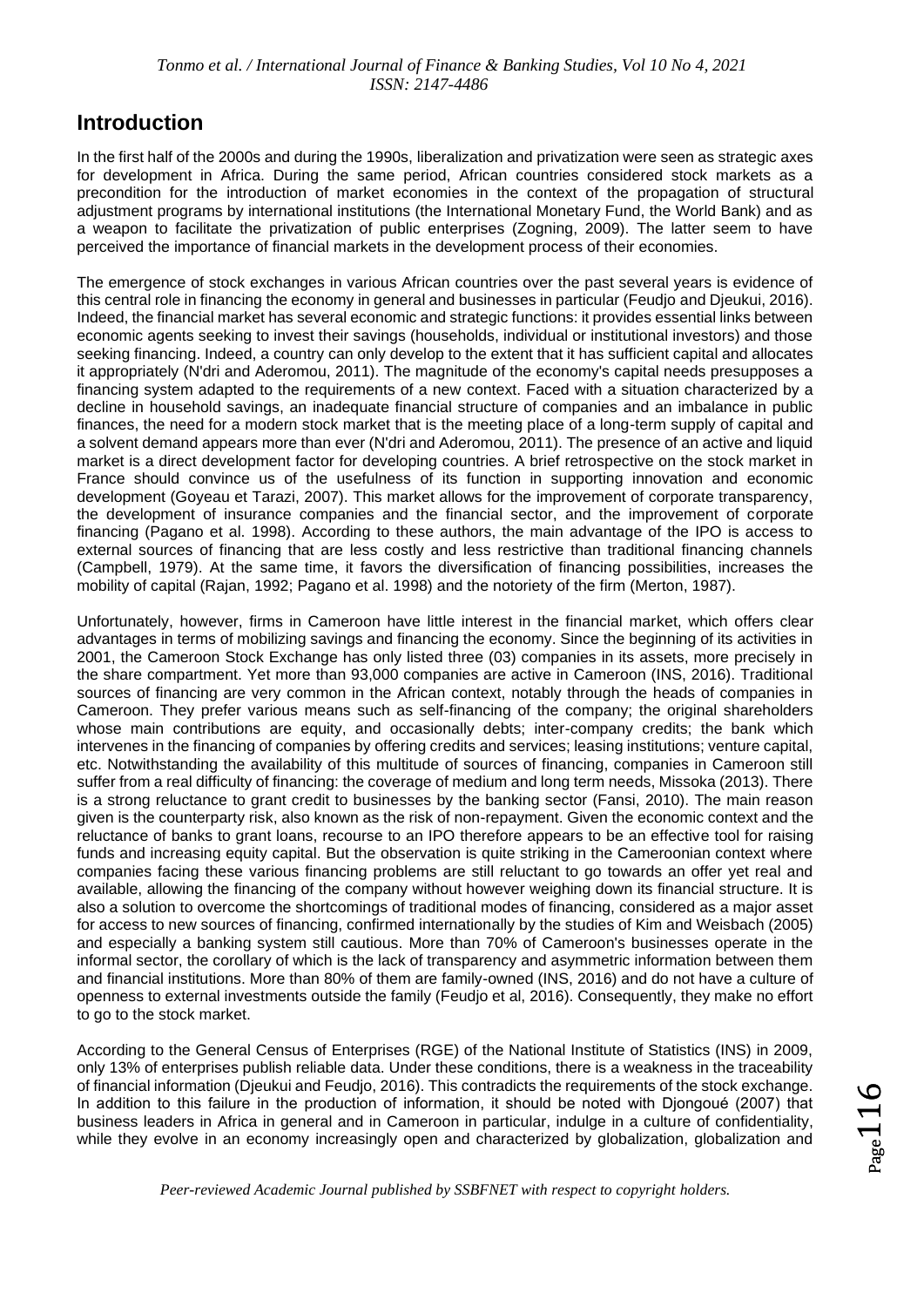partnership. This attitude could not only affect access to listing but also the dynamism of the Cameroonian financial market (Djeukui and Feudjo, 2016).

Having not yet overcome the problem of financing companies, particularly through public offerings through the Cameroonian financial market, where we can see an average of 0.1875 listings per year since its birth (Feudjo et al, 2016), this reluctance to go towards a supply, although real and available, reflects the existence of the strains of obstacles that slow down or prevent the meeting between supply and demand on the financial market. So what are the identifiers of companies in Cameroon that explain their reluctance to go public? This question can be broken down into four subsidiary questions: what are the financial characteristics that slow down their choice to be listed on the stock market? What are the elements of the shareholding structure that hamper the stock market listing in Cameroun? What are the factors related to the size of company that prevent them from going public? What are the behavioral factors of business leaders that delay listing? To answer these questions we have set ourselves some objectives the main characteristics of companies in Cameroon that can constitute obstacles for their IPO.

This article is organized around four axes. The first presents a summary of the literature on the reluctance to go public. The second presents the operationalization of the empirical research and the third the results of the study. We will conclude with a conclusion.

### **Literature Review**

Financial markets are important in the development of a country's economic activity. According to the OECD (1993) report, they play an important role in the allocation of resources, both as a direct source of funds and as a determinant of a firm's value and borrowing capacity. In the Cameroonian context where only three (03) companies are listed on the stock exchange, we want to highlight their specific characteristics that are likely to influence the listing on the stock exchange. These elements are among others the shareholding structure of the companies, their financial characteristics, the size of the company and the profile of the company managers.

#### **Hypothesis development based on literature findings**

#### -The shareholding structure of companies in Cameroon

The shareholding structure corresponds to the distribution of voting rights in a company. It allows company managers to develop their strategy and takes into account the objectives of the different shareholders. By shareholding structure, we consider two characteristics of shareholding, namely: the concentration of capital and the nature of the main shareholders. We take into account the case of family-owned firms and the case of firms belonging to a group or subsidiary of a national multinational group. Family-owned firms are a type of firm with a high concentration, a strong presence of the family in the shareholding. The objectives of the shareholders, and their involvement in the governance of the company, will also depend on their nature. For example, family shareholders will certainly favour a long-term horizon, and may wish to intervene in the orientations and control of the firm (Marsat et al, 2008). This form of enterprise often has a historical significance and represents a family project. Family managers are strongly committed and sustainability takes precedence over short-term results. This sense of duration allows family businesses to better resist in crises (Bloch et al, 2012). Three main criteria can be used to identify them: the level of control of the capital by the family; the degree of involvement of the family in management; and the willingness to pass the business on to the next generation. More than 80% of businesses in Cameroon are family-owned (INS 2009) and decision-making is the responsibility of the owner-managers, who prefer not to have any source of financing other than the family. They are mostly owners, and do not develop a long-term strategic vision. They are preoccupied with proximity management, to the detriment of setting up a planning and control system within their company (Kasereka, 2009). The work of Feudjo and Tchankam (2012) shows that 71% of the managers in their sample are owners or co-owners of their companies. These studies report that they hold an average of 90% of the capital in 93.5% of firms. In this form of organization, we observe a strong aversion on the part of managers who are both owners and especially from the family, to opening up the capital. To quote Bouba (2010), we observe that this type of company shows a great reluctance to open their capital to the public, unlike companies with a diversified Board of Directors. For him, introducing an external shareholder into the company would divert them from the objectives of sustainability and confidentiality, especially since the investors are imbued with a logic of credibility to guarantee their security.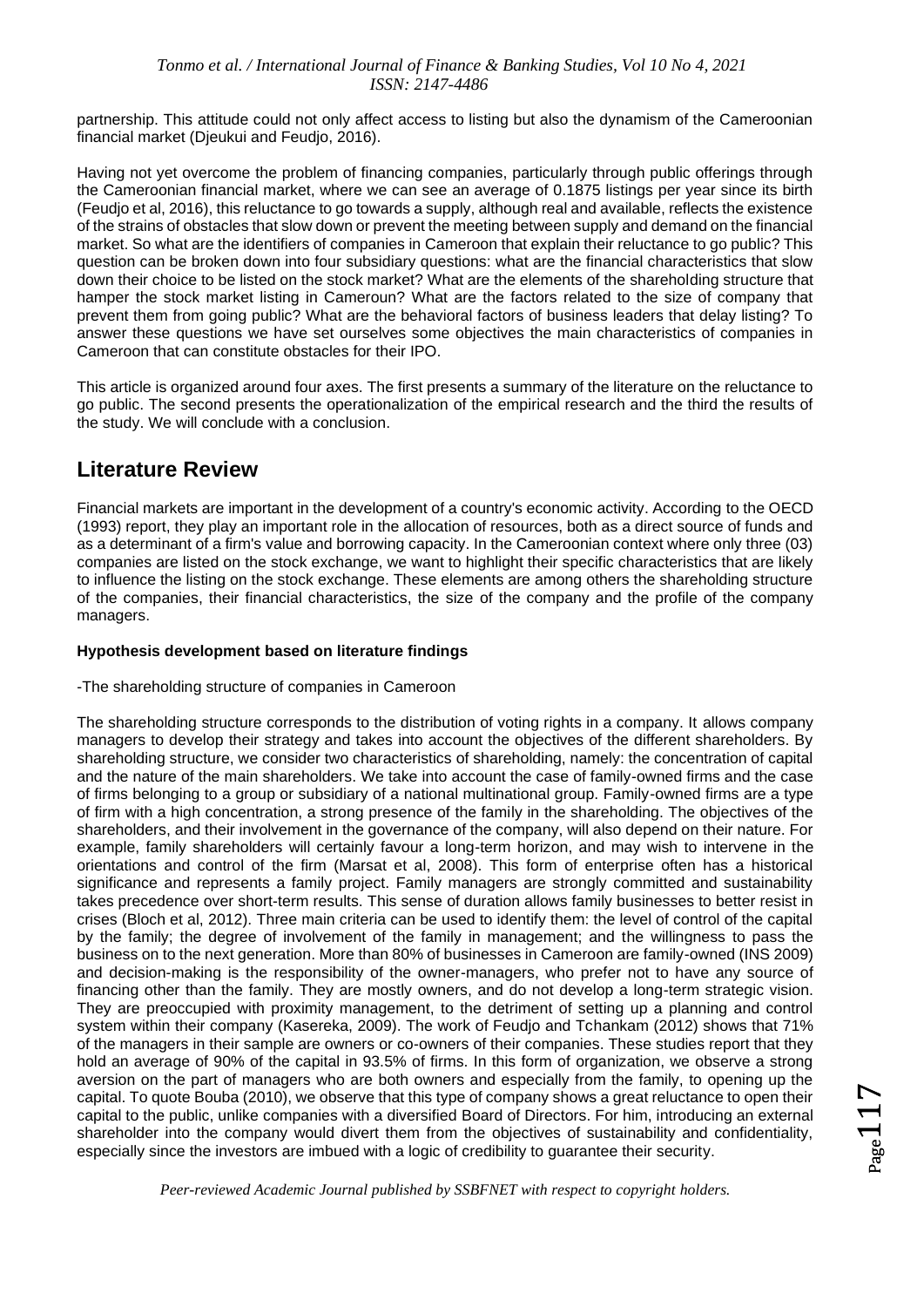We know from Yosha (1995) that stock exchange authorities require listed companies to publish permanent information on the one hand and periodic information on the other (Djeukui and Feudjo, 2016). In addition, informational obligation requires transparent management in accordance with the regulations in force (Levasseur, 1997; Chemmanur and Fulghieri, 1999; Astudillo et al, 2011). However, in Cameroon, studies by Djeukui and Feudjo (2016) show that only 42.9% of Cameroonian firms keep written accounts, compared to 57.1% that do not keep any. Of the firms that keep written accounts, only 31.1% have formal accounts.

Very often, the ownership structure of a company is not neutral when it belongs to a group or subsidiary of a multinational group. This is the level of dependence of the subsidiaries of a group or multinational in relation to their countries of origin or parent companies. Remember that a subsidiary company, also called a "daughter" company, is a company controlled by another company called a "parent" company. The term "control" means that the parent company holds sufficient voting rights in the general meeting of shareholders to impose its decisions. The characteristics of the host country as well as those of the country of origin would influence the choice of practices of multinational enterprises, thus contributing to their diversity (Almond et al, 2005). In other words, multinational enterprises are literally impregnated with the characteristics of the country in which they were born, and these characteristics are literally part of their DNA, thus affecting the practices they implement in their foreign subsidiaries (Berger, 2006). A strong argument to be taken into account is that subsidiaries or shell companies can sometimes be used to hide unethical operations that shareholders do not want, illegal operations, tax avoidance, money laundering, etc. However, their interests can be in contradiction with the interests of the shareholders. However, its interests may be in conflict with those of some or all of its subsidiaries, or possibly in conflict with the law of a country where a subsidiary's headquarters are located (Roumeliotis, 1977). Although foreign subsidiaries are legal entities in their own right, decisions about their strategic, financial and investment decisions cannot be left to the company with the largest number of voting rights. This degree of dependence is therefore an obstacle for these types of firms that can benefit from being listed on the stock market. In this regard, Amelon et al (2012) show that subsidiaries have the same financial structure as the parent company. This is transposable to the Cameroonian context dominated by unlisted subsidiaries. The 2009 INS report shows that public limited companies (SA) and limited liability companies (SARL) are mostly owned by expatriates, including French, other European nationals, and Americans. These companies would have as their main decision-making center, notably the decision to finance the parent company, given their absence on the Cameroonian financial market. However, they are present in certain areas of Africa. There is also the case of subsidiaries of several multinationals based in Cameroon, which are nevertheless listed on the coast in several African financial markets, but which are wary or underestimate the DSX, despite the availability of financial resources (Djeukui and Feudjo, 2016). Furthermore, the work of Boisselier et al (2007) contradicts this view when they state that the mere fact of being a subsidiary of a large group is not a determining factor for candidate firms. They illustrate that an independent company will be more inclined to go public if it has invested heavily, if its business activity has generated abnormally high earnings, and if it can reduce its debt ratio in this way. These elements cannot be without effect on access to the Cameroonian financial market. Hence the following hypothesis:

H1: The shareholding structure of firms in Cameroon significantly influences reluctance to go public.

-The financial policy of companies in Cameroon

We consider a firm's financial policy or financial characteristics to be the way in which it adjusts the sources of financing available to meet its financing needs. This controversy has been the subject of a great deal of research, in particular the optimal financial structure. These include studies first developed by Modigliani and Miller in the late 1950s and in the first half of the 1980s by Myers and Majluf (1984). The latter set out a hierarchy of funding sources based on a pre-established order, or ordered pecking order. In the Cameroonian context, which is marked by the predominance of family businesses, we can envisage a particularity with regard to their financial characteristics.

With regard to family businesses, it appears that family businesses are characterized by less recourse to debt (Agrawal and Nagarajan, 1990; Allouche and Amann, 1995; Gallo and Vilaseca, 1996; Mishra and McConaughy, 1999; Gallo, Tapies and Cappuyns, 2000; McConaughy, Matthew and Fialko, 2001; Zellweger and Fueglistaller, 2005). This is for two main reasons, namely: in the representation of its family shareholders, the firm is an asset to be passed on to future generations, which can encourage the implementation of an optimal investment policy over the long term but also induce a strong aversion to strategic and financial decisions that carry risk (Allouche, 2007). Then, according to the same author, they are characterized by a

 $_{\rm{Page}}$ 18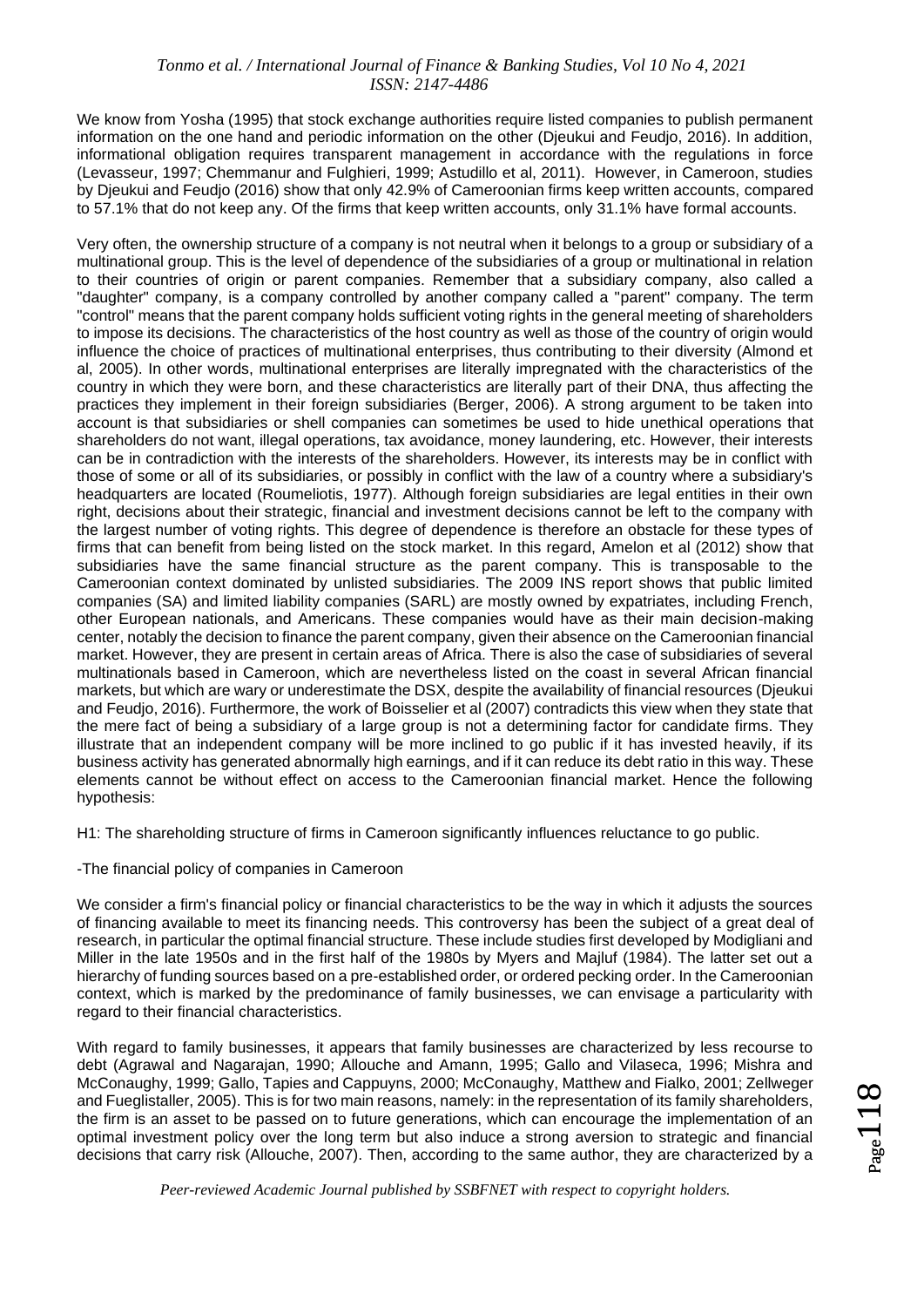lesser diversification of the portfolio of assets held by the shareholders, because the family shareholder does not only seek to maximize the expected profitability in the mathematical sense of the term of his shares, but he also seeks to protect himself against the risk of a substantial reduction in his wealth. Several studies (including Gallo and Vilaseca, 1998; Poutziouris, 2001 and 2011; Allouche et al, 2007) thus confirm that the principle of prioritization of financing preferences applies strongly to the case of family businesses, which is a special case in the Cameroonian context. This can be explained by the fact that self-financing is the primary source of financing in Cameroon (Avom et al, 2017). Access to external sources of financing, more specifically access to the stock market is thus limited, since the latter is a natural consequence of the Pecking Order Theory (POT) (Myers and Majluf, 1984). This principle stipulates that firms will initially favor selffinancing since it represents a non-expensive source of financing: the firm uses its own excess cash flow and therefore does not have recourse to market valuation. Subsequently, the firm will resort to bank debt, which is less costly in terms of information since banks have an informational advantage. If this is not enough, a bond debt will be contracted and the firm will then be forced to have the market evaluate its probability of bankruptcy. Finally, if all of the above sources of financing are insufficient, firms will be forced to issue equity and subject the firm to an evaluation of its operating and investment flows (Myers and Majluf, 1984). The reason generally put forward is the availability of resources, their use without any restrictive conditions and, above all, for the manager of the company no external interference in the management of the company or obligation to reveal information on the financial situation of the company. The alternative theory of capital explanation, the hierarchical financing theory (Myers, 1984; Myers and Majluf, 1984) has nevertheless shown that in the absence of default costs, managers prefer long-term financial debt to the detriment of issuing capital in order to avoid revealing privileged information to the market. These repercussions can be envisaged in the case of debt financing, but especially when the company is required to open its capital to non-family investors, notably in the context of an IPO. It should be noted, however, that companies that are part of a group's subsidiaries or multinationals tend to use the same financing methods as the parent company or companies in their country of origin. They are on the bangs of the latter and have a dependency in terms of their financial policy. We are referring to subsidiaries and multinationals listed on other stock exchanges in Africa and absent from the Cameroonian financial market. This is the case of NESTLE, BICI, SG, TOTAL listed on the Bourse Régionale des Valeurs Mobilières (BRVM). For example, we have the situation of ECOBANK which, in 2006, undertook a simultaneous multiple listing of its shares on three stock exchanges in West Africa (Ekpe, 2010). Yet, it is also present on the Cameroonian territory but, remained unlisted there until today (Avom et al, 2017). Based on this development, we formulate the following hypothesis:

H2: The financial policy of firms in Cameroon negatively influences the reluctance to go public.

#### -Firm size in Cameroon

The results of Pagano et al (1998) show that firm size is positively correlated with the probability of listing. They find that transaction costs negatively affect the IPO decision. Furthermore, they state that Italian firms that go public compared to their American counterparts are eight times larger than the latter. According to the same authors, the liquidity of shares is an increasing function of the volume of transactions and this liquidity militates more for large companies. In other words, the larger the company, the more likely it is to sell its shares on the market. Another element that supports this positive relationship between size and the probability of going public is the listing costs mentioned by Ritter (1987). The most important costs are the direct financial costs incurred by the listing operation. They include the fees paid to the introducing banks, the legal and accounting fees and the printing fees linked to the prospectus as well as the variable costs. The latter are around 14% of the value of the capital raised for American companies (Ritter, 1987). He also estimates these costs in absolute figures at \$250,000 in the United States. Pagano et al (1998) estimate them at 3.5% of the capital raised in Italy. Jacquillat (1994) estimates it at about 1% of the market capitalization in France. These direct costs of the IPO do not take into account the size of the firm. In other words, large firms are more likely to go public. This may discourage smaller firms from taking advantage of the stock market. Feri and Jones (1979) note that large firms have more access to capital markets and can borrow on better terms. Only large firms are most able to bear these high costs. According to Ritter (1987), these firms are therefore more likely to go public. Boisselier et al (2007), in an extension of the work of Pagano, Panetta and Zingales (1998), have highlighted two main reasons for going public, the second being the size of the firm. The larger the company, the greater its chances of going to market. In Morocco, for example, the proportion of SMEs that can go public on the BVC (Casablanca Stock Exchange) for 10 million Dirham remains low (Maache, 2015). It also shows that large firms are the only ones to benefit from IPOs due to the inability of SMEs and SMIs to comply with the BVC requirements (in terms of communication,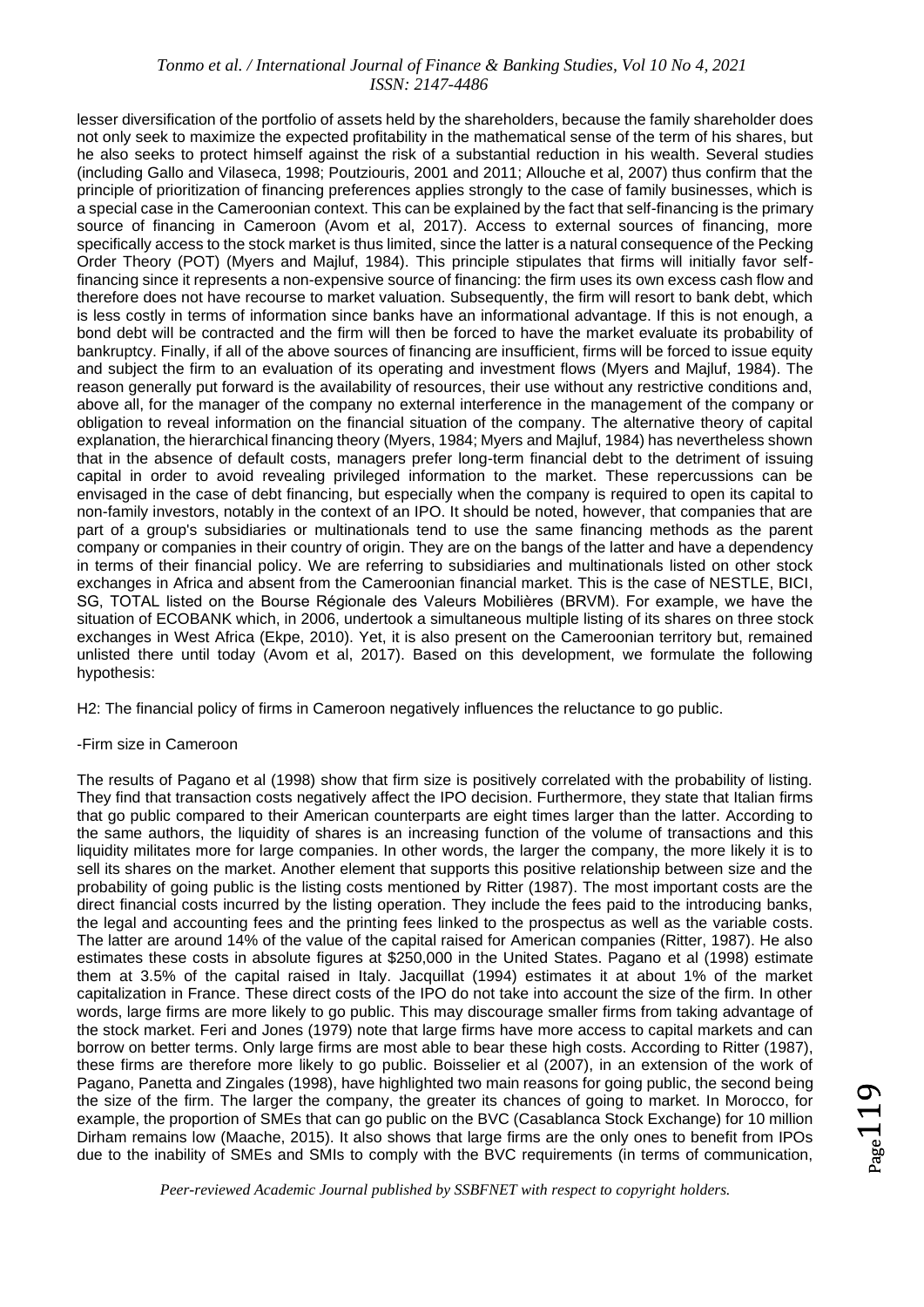size). Studies by St. Pierre et al (1995) also show that funds are not available to SMEs, or some sources of financing are available, but at costs much higher than those offered to large firms. As a result, SMEs have access to only a limited amount of financing. Levratto (1992), in his financial statistics studies on SMEs published by the Banque de France, showed that SMEs use short-term bank credit more than large firms and are subject to less favorable debit conditions than their large counterparts. Moreover, since bank credit is the main means of "external" financing for family businesses, its scarcity following the 1980 crisis and the tightening of credit conditions has led to a search for other financing methods (Blondel, 2012).

In Cameroon, the eligibility requirements for accessing the exchange are legally and financially significant, and therefore could be unfavorable for candidate companies. In addition, companies in Cameroon are informal and mostly family-owned SMEs. The Cameroonian financial market had taken this phenomenon into account by reserving one compartment for large companies and the other for small and medium-sized enterprises, which is not functional. Consequently, this market remains unfavorable for the latter, which do not have the characteristics required to access the first compartment. Large groups have increased their recourse to the bond market, but this mode of financing is not very accessible to medium and small family businesses in Cameroon. However, a landmark study found that they represent about one-third of the largest listed companies in the United States (Anderson et al., 2003). The IPO is therefore unbridled by the size relative to the characteristics of firms in Cameroon. Thus, it is easy to formulate the following hypothesis:

H3: the size of firms in Cameroon significantly influences the reluctance to go public.

#### -The profile of the manager

We consider as a profile of the manager: the level of education and his professional experience.

A well-educated manager will aim for high growth rates. To achieve their growth objectives, St Pierre et al (2002) note in their study that university graduates are more willing to open up to external financing. While when they have little or no education, they consider external financing as a means of financing reserved for exceptional people where they cannot have consideration (Nguena, 2013). The entrepreneurs who run the companies are for the most part short of diplomas. A perfect illustration is that of the INS (2009) which shows that 70% of employees belong to the same family or tribe of the leaders while 9.2% of these employees have a university degree, while 29.3% have completed the second cycle and 34.38% the first cycle of secondary school. The work of Nguena (2013) shows that when these leaders have the opportunity or courage to access financing through the market, the long administrative procedures and many others quickly lead them to change their minds. In this case they have no choice but to turn to self-financing or informal sources of financing (tontines, friends, family), which are even more constraining due to the usurious rate charged (Avom et al, 2017).

According to the survey conducted by the ILO (International Labor Office) in collaboration with CAPME and covering 360 Cameroonian businesses, 94% of owner-managers who set up businesses were salaried workers who had had various experiences: apprentices for several years in low-skilled manual labor; civil servant jobs; and small traders. Studies on the failure of small and medium-sized enterprises report that the inexperience of the manager is one of the main causes of this failure (Baldwin et al, 1997; Gaskill et al, 1993; St-Pierre, 1999). From this idea, one can understand the attitude of potential capital providers towards inexperienced managers. Young, inexperienced managers therefore find themselves prejudiced by external financing partners. They will turn to informal sources of financing which are unfortunately for the most part short term and inadequate for financing investments. Their lack of professionalism, expertise and resources (capable of mastering the operation, management of the company and understanding the financial market), which characterizes Africa in general, and Cameroon in particular, constitutes a non-negligible obstacle to IPOs. Their educational background has rarely been compatible with the management task they are called upon to perform. In general, Cameroonian owner-managers are both "self-made men" and the "new wave entrepreneur" class. They have a poor command of management techniques. Based on these ideas, we can put forward the following hypothesis:

H4: The profile of the managers of companies in Cameroon negatively influences the reluctance to go public.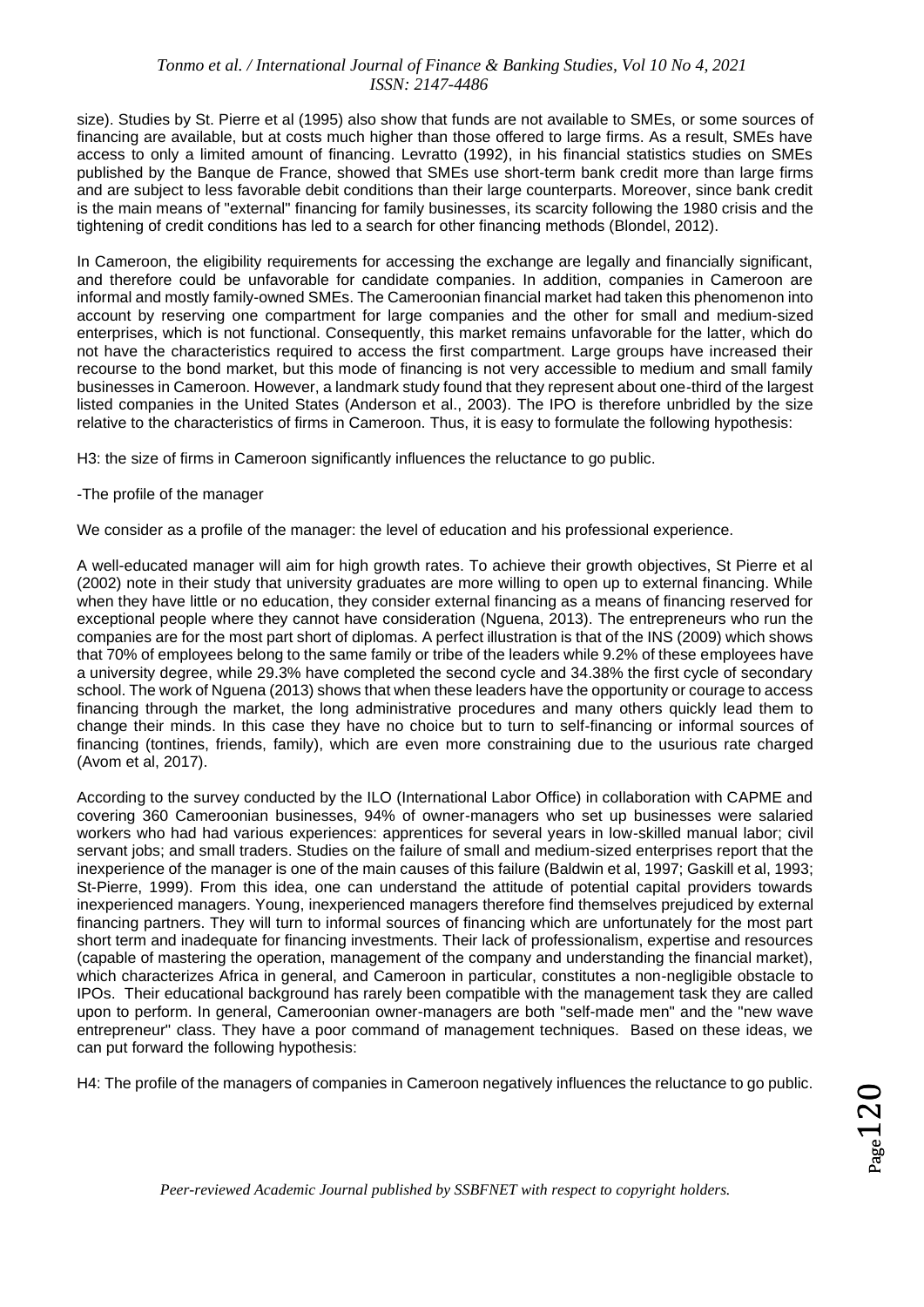### **Research and Methodology**

The objective of this work (to describe the characteristics specific to Cameroonian companies zhich prevent them from the advantages of the stock exchange listing) forces us to work with unlisted companies and more specifically public limited companies. So with a questionnaire the data were collected in Douala, Cameroon. To this end, we administered 70 questionnaires and 40 were recovered, all of which were deemed usable.

In order to highlight the measurement indicators that capture the variables of this study, we retained the following variables:

Table 1 below illustrates the operationalization of the dependent variable of reluctance to go public (RETINTRO).

| Dependent<br>variable | Indicators                                                               | <b>Measures</b>                                                          | Authors                                                         |  |  |  |
|-----------------------|--------------------------------------------------------------------------|--------------------------------------------------------------------------|-----------------------------------------------------------------|--|--|--|
|                       | Knowledge of the financial market                                        | $1 = y e s$<br>$2 = no$                                                  | Pagano (1993);<br>Rajan (1992);                                 |  |  |  |
| Reluctance to         | Idea of eventually listing the company on<br>the Cameroon stock exchange | $1 =$ All<br>2=Possible<br>3=Not at all                                  | Holmström et Tirole<br>(1993) ;<br>Pagano et Röel<br>$(1998)$ ; |  |  |  |
| <b>IPO</b>            | Seek financing through a public offering                                 | $1 =$ All<br>$2 = P$ ossible<br>3=Not at all                             | Bayala (2002);<br>Feudjo et Djeukui<br>(2016).                  |  |  |  |
|                       | Importance of the Cameroon Stock<br>Exchange                             | 1=Very important<br>2=Somewhat<br>important<br>3=Not at all<br>important |                                                                 |  |  |  |

**Table 1:** Presentation of the dependent variables

Table 2 below is the operationalization of firm characteristics that influence the IPO decision.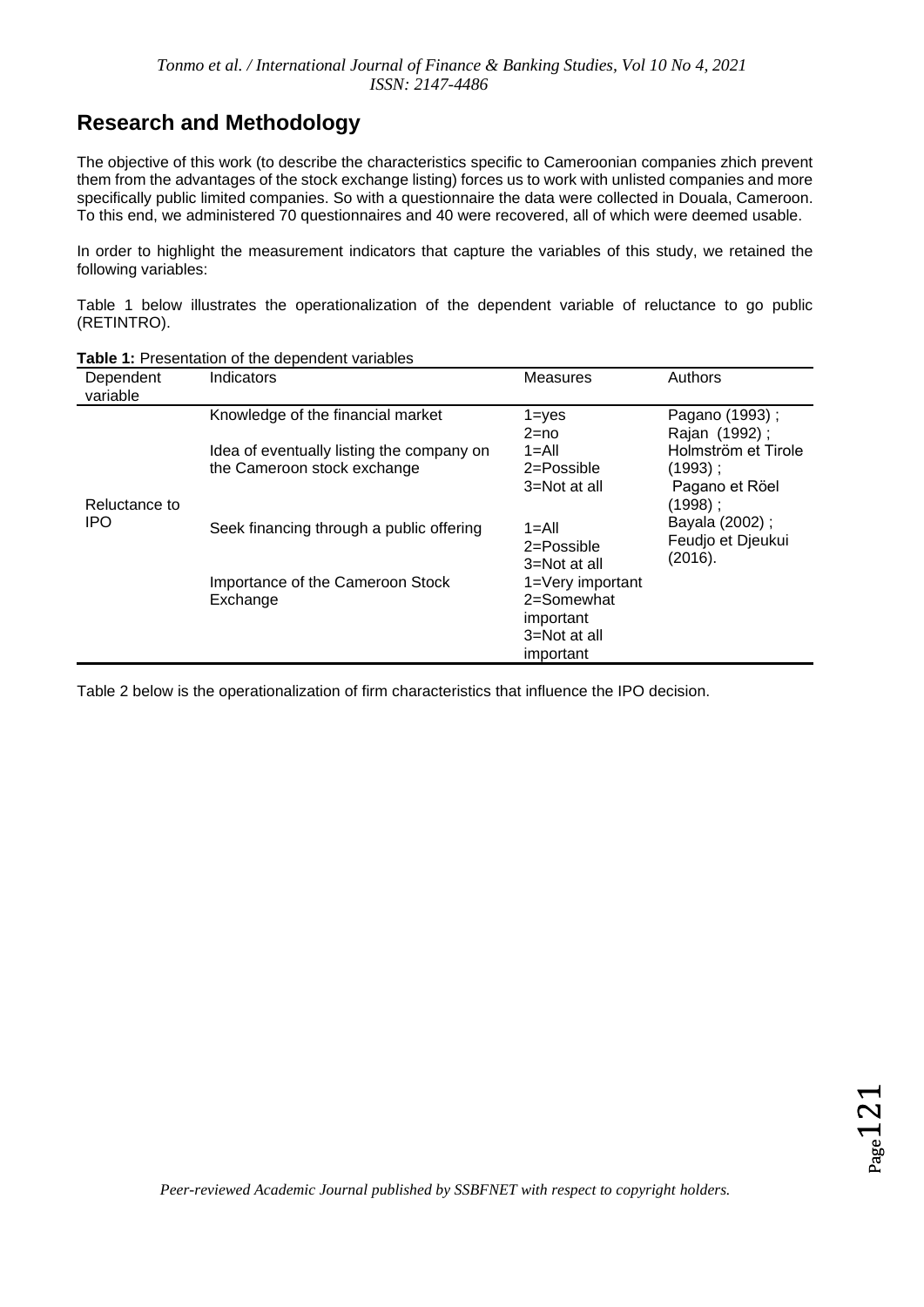| Explanatory<br>variables     | Indicators                                                                                                                          | <b>Measures</b>                                                                                                                                 | Authors                                                                                                                                |  |  |
|------------------------------|-------------------------------------------------------------------------------------------------------------------------------------|-------------------------------------------------------------------------------------------------------------------------------------------------|----------------------------------------------------------------------------------------------------------------------------------------|--|--|
| Shareholder<br>structure     | 1-Presence of family members<br>of the owner in positions of<br>responsibility<br>2-Percentage of capital held by<br>family members | $1 = Yes$<br>$2 = No$<br>$1 - 0 - 25%$<br>2-] 25-50%]<br>3-] 50-70%]<br>4- Plus de 70%                                                          | Allouche et al (2007),<br>Maache (2007);<br>Eyinga (2008).                                                                             |  |  |
|                              | 3-The number of family<br>members on the board of<br>directors                                                                      | $1 - 0 - 3$<br>$2-]$ 3-5]<br>$3-] 5-8]$<br>4-] 8-10]<br>5-over 10                                                                               |                                                                                                                                        |  |  |
|                              | 1-Is the business part of a<br>group subsidiary or<br>multinational?                                                                | 1- Yes<br>$2 -$<br>No                                                                                                                           | Almond et al (2012)                                                                                                                    |  |  |
|                              | 2--Center of decision making                                                                                                        | 1-Parent company<br>2-General<br>management<br>3-Board of<br><b>Directors</b><br>4-Principal<br>shareholder                                     |                                                                                                                                        |  |  |
| Financial<br>characteristics | 1-Major elements for financing<br>the company's needs                                                                               | 1-Equity<br>2-Debt                                                                                                                              | McConaughy (1999);<br><b>Burger et Udell</b><br>(1998) ; Myers et<br>Majluf (1984).                                                    |  |  |
| Size of the company          | 1-sales result                                                                                                                      | 1-] 0-500 millions]<br>2-] 500millions-<br>1billion]<br>3-] 1 billion -1,5<br>billion ]<br>4-] 1,5 billion -2<br>billion]<br>5 - over 2 billion | Mintzberg (1980);<br>Jacquillat (1994); Feri<br>et Jones (1979);<br>Pagano et al (1998);<br>Ritter (1994); Titman<br>et Wessels (1998) |  |  |
|                              | 2-Employees                                                                                                                         | $1 - 0 - 50$<br>2-] 50-100]<br>3-] 100-150]<br>4-] 150-200]<br>5-over 200                                                                       |                                                                                                                                        |  |  |
| Profile of the<br>manager    | 1-Level of education                                                                                                                | 1-Primary<br>2-Secondary<br>3-Superior<br>undergraduate<br>4-Superior<br>graduate                                                               | St Pierre (2002);<br>Adjoua (2003);<br>Kasereka (2009);<br>Nguena (2013);<br>Djongoué (2007);<br>Atangana (1986);                      |  |  |
|                              | 2- Experience                                                                                                                       | $1 - 0 - 2ans$<br>2-   2-5ans]<br>$3 - 15 - 8$ ans]<br>4- ] 8-8ans]<br>5- over 10ans                                                            | Wabo (2012)                                                                                                                            |  |  |

**Table 2:** Presentation of explanatory variables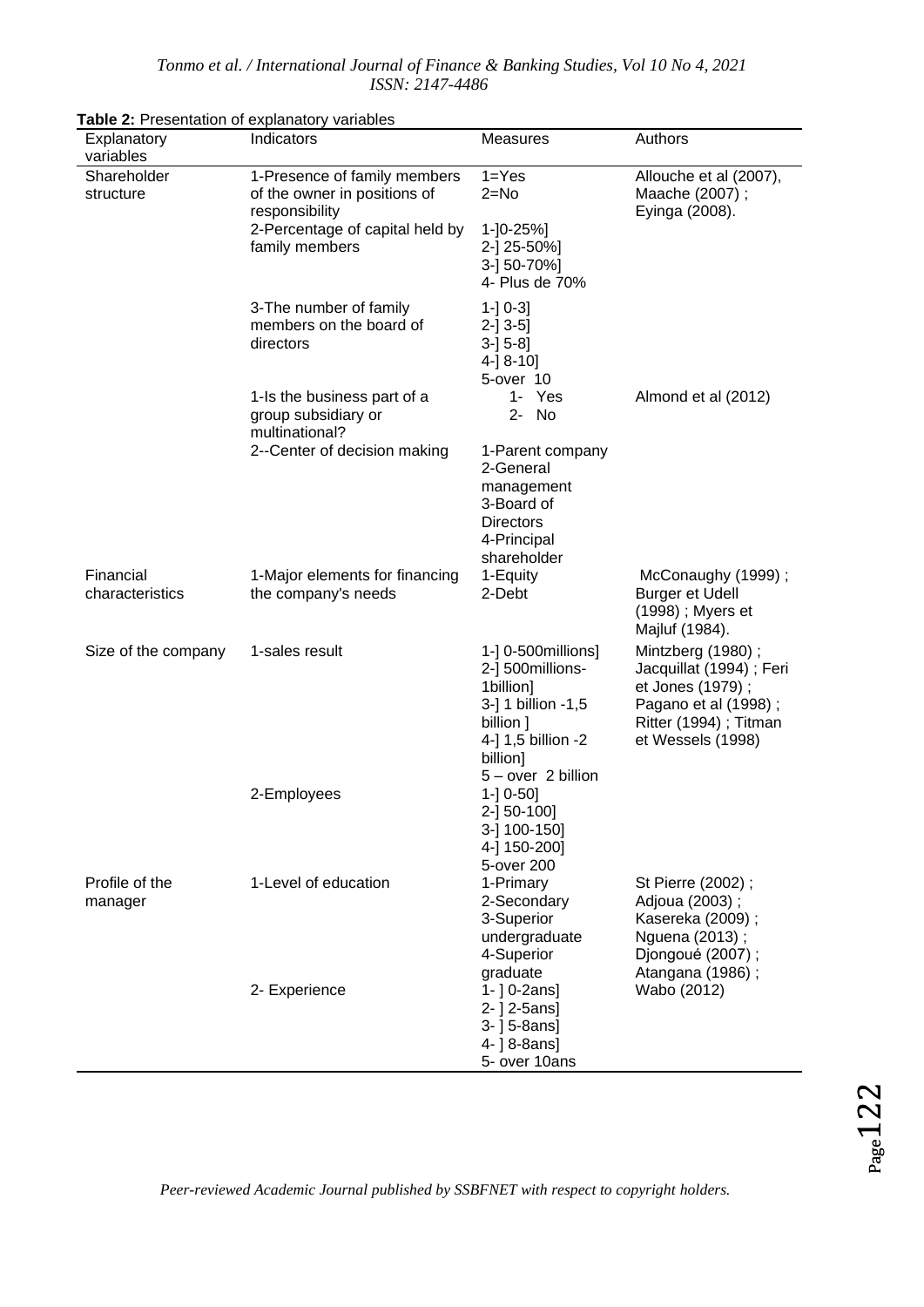Thus, the econometric model is presented as follow:

 $RETIMEO = \beta_0 + \sum \beta_i X_i + \mu_i$  (1) i =1,2, ……… 11

Where: RETINTRO is the dependent variable;  $β<sub>0</sub>$  is constant parameter ; β<sup>i</sup> is the parameter of independent variable of the model ;  $X_i$  is the set of independent variable of the model; µ<sup>i</sup> is the error term.

For the analysis of the collected data, descriptive analyses and the mean comparison test were used. These are the univariate analysis (flat sorting), the explanatory analyses (bi-variate and multi-variate).

The flat sort was used for the univariate analysis, which is a descriptive and systematic analysis of the answers given to each question using statistical indices. Bivariate analysis consists of studying the relationships between two or more variables. More specifically, it is an explanatory study of the relationships between two variables. For the multi-variate analysis, linear regression was used. Multiple linear regression makes it possible to explain a dependent variable of a metric nature as a function of several other so-called explanatory variables.

### **Findings**

#### **Descriptive statistics of the study**

This subsection presents the characteristics of the respondent and the characteristics of the companies surveyed.

#### **Respondent characteristics**

The descriptive statistics reveal that only 5% of the respondents hold the position of general manager, 10% the position of deputy general manager and 85% the position of accounting and financial manager. Regarding seniority in the position, 20% have less than 2 years of experience in the position, 40% between 2 and 5 years of experience in the position, 20% have between 5 and 8 years of experience in the position and 20% also have more than 8 years of experience in the position. 72.5% of these respondents are men. With regard to the age pyramid, 27.5% are under 30 years of age, 10% are between 30 and 35 years of age, 35% are between 35 and 40 years of age, 5% are between 40 and 45 years of age and 22.5% are over 45 years of age. 57.5% of these respondents have a second cycle of higher education, 37.5% have a first cycle of higher education and 5% have a secondary education.

#### **Characteristics of the companies surveyed**

We note that 70% of the 40 companies surveyed have the legal form of a public limited company with a board of directors, as opposed to 30% that have the legal status of a public limited company without a board of directors. Regarding the sector of activity, 35% are in the trade sector, 7.5% in industry and 57.5% in the service sector. As for the turnover, 22.5% have less than 500 million, 10% between 500 million and 1 billion, 17.5% between 1 billion and 1.5 billion, 10% between 1.5 billion and 2 billion against 40% who have more than 2 billion. We also note that 17.5% of companies employ less than 50

In this study, the following variables are examined: the number of employees, 42.5% between 50 and 100 employees, 10% between 100 and 150 employees, 5% between 150 and 200 employees, and 25% employing more than 200 employees.

Thus, the purpose of this part of the study is to examine the various relationships between the dependent variable and the independent variables and to detect the existence of multi-collinearity problems between the independent variables. Thus, Table 3 below presents the correlation matrices between the different variables (explanatory and to be explained). The correlation analyses are established according to the Pearson method.

 $Page123$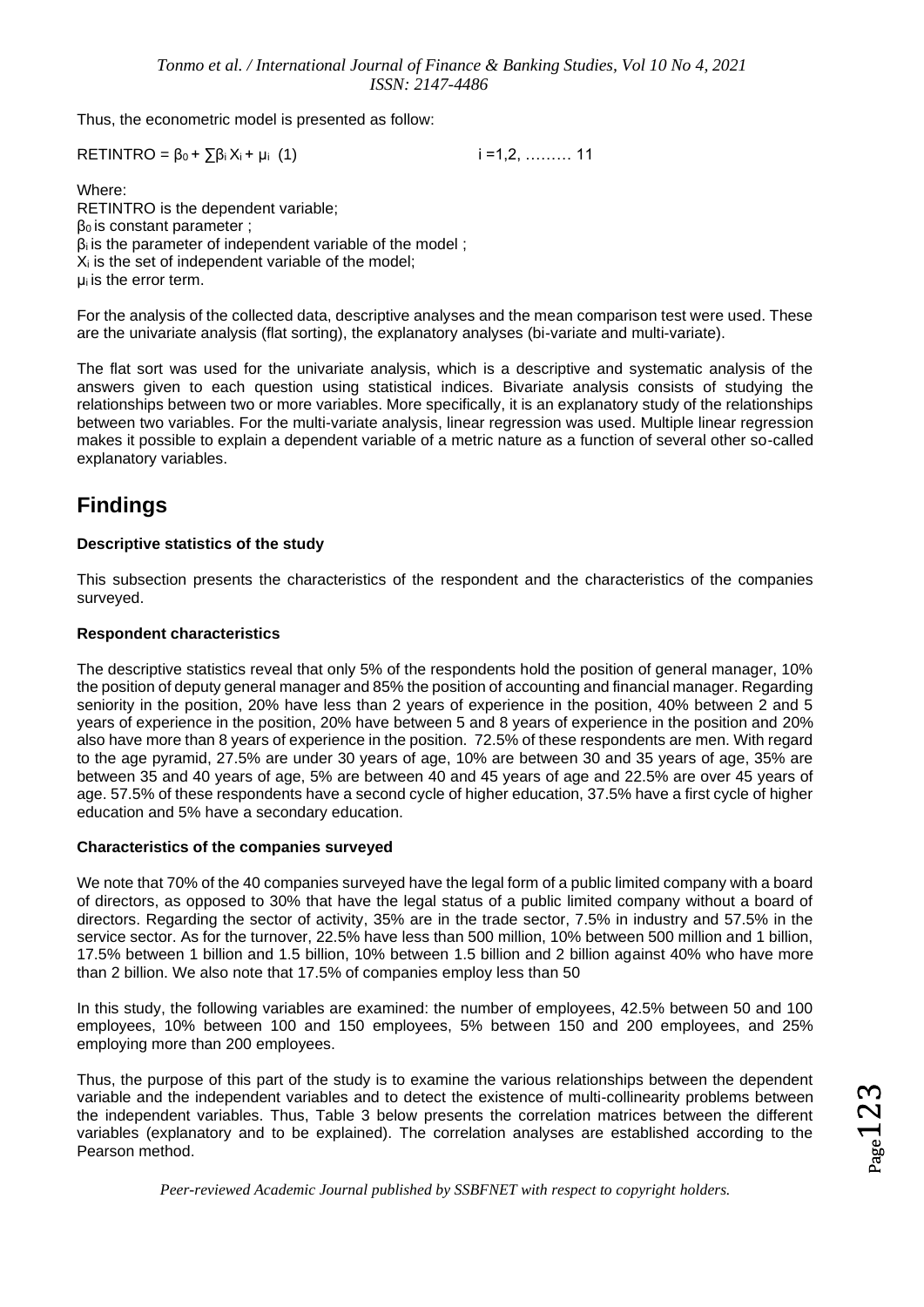**Table 3:** Pearson correlation test

|                                                               | <b>RESPON</b><br>S                                             | <b>PROPM</b><br>AN | <b>FA</b><br>M<br>CA | <b>FA</b><br>$M_{-}$<br>MA<br>Ν | <b>FILIA</b><br>LE  | <b>DECISI</b><br>ON | PO_FCIE<br>RE | SAL<br>ES | NBRE<br><b>EMPLOY</b><br>Ε | <b>EXPERIENC</b><br>Е | LEV_ST<br>UD           | RE_INT<br><b>RO</b>    |
|---------------------------------------------------------------|----------------------------------------------------------------|--------------------|----------------------|---------------------------------|---------------------|---------------------|---------------|-----------|----------------------------|-----------------------|------------------------|------------------------|
| <b>RESPONS</b>                                                |                                                                | $-0.656$           | ,383                 | -<br>,681                       | ,638"               | $-371$              | $-107$        | ,085      | $-205$                     | $-104$                | ,387                   | $-136$                 |
| <b>PROPMAN</b>                                                |                                                                |                    | ,466                 | ,689                            | ,495"               | ,280                | ,187          | ,223      | ,269                       | ,209                  | $-222$                 | ,215                   |
| FAM_CA                                                        |                                                                |                    | 1                    | ,566                            | ,107                | $-178$              | $-106$        | ,125      | ,077                       | ,126                  | $-130$                 | ,068                   |
| FAM_MAN                                                       |                                                                |                    |                      | 1                               | $,392$ <sup>*</sup> | ,088                | ,264          | ,239      | ,526"                      | ,279                  | $-297$                 | ,167                   |
| <b>FILIALE</b>                                                |                                                                |                    |                      |                                 |                     | ,237                | $-0.032$      | $-0.306$  | ,149                       | ,000                  | $-.464"$               | ,000                   |
| <b>DECISION</b>                                               |                                                                |                    |                      |                                 |                     |                     | $-121$        | $-0.035$  | $-118$                     | ,035                  | $-117$                 | ,079                   |
| PO FCIERE<br><b>SALES</b><br><b>NBRE</b><br>_EMPLOYE          |                                                                |                    |                      |                                 |                     |                     |               | $-0.065$  | ,095<br>,546"              | ,305<br>,156<br>,169  | $-263$<br>,518<br>,253 | ,075<br>$-147$<br>,116 |
| <b>EXPERIENCE</b>                                             |                                                                |                    |                      |                                 |                     |                     |               |           |                            |                       | $-424$                 | $-398'$                |
| LEV_STUDSTU                                                   |                                                                |                    |                      |                                 |                     |                     |               |           |                            |                       |                        | ,000                   |
| <b>RETI INTRO</b>                                             |                                                                |                    |                      |                                 |                     |                     |               |           |                            |                       |                        |                        |
| *. Correlation is significant at the 0.05 level (two-tailed). | **. Correlation is significant at the 0.01 level (two-tailed). |                    |                      |                                 |                     |                     |               |           |                            |                       |                        |                        |

In reading Table 3, we note several significant relationships between the explanatory variables and the variable to be explained. First, we note that the IPO is negatively and significantly associated at the 5% level with the experience of the manager. This result means that the IPO decreases when the manager is less experienced.

Second, we notice that there are significant and positive correlations at the 1% and 5% threshold between the different explanatory variables. Although these correlations are significant, no severe problem of multicollinearity between these variables has been detected insofar as the correlation coefficients are relatively low (below 0.8). We can therefore estimate the parameters of our variables. Thus, the results of the econometric regression using the Ordinary Least Squares (OLS) method are presented in Table 4 below:

| Model                                                                  | Non-standardized<br>coefficients |       | Standardized<br>coefficients     |          |  | Τ     | Sig.  |  |
|------------------------------------------------------------------------|----------------------------------|-------|----------------------------------|----------|--|-------|-------|--|
|                                                                        | B                                |       | <b>Standard Error</b>            | Bêta     |  |       |       |  |
| (Constante)                                                            | 5,841***                         | 1,830 |                                  |          |  | 3,191 | 0,003 |  |
| <b>RESPONS</b>                                                         | 0,133                            | 0.349 |                                  | 0,089    |  | 0,380 | 0,707 |  |
| <b>PROPMAN</b>                                                         | $0,380***$                       | 0,135 |                                  | 0,642    |  | 2,806 | 0,009 |  |
| FAM CA                                                                 | 0,004                            | 0,108 |                                  | 0,008    |  | 0,039 | 0,969 |  |
| FAM MAN                                                                | $-0,065$                         | 0,185 |                                  | $-0,107$ |  |       | 0,727 |  |
|                                                                        |                                  |       |                                  |          |  | 0,352 |       |  |
| <b>FILIALE</b>                                                         | $-1,212***$                      | 0,382 |                                  | $-0,708$ |  |       | 0,004 |  |
|                                                                        |                                  |       |                                  |          |  | 3,173 |       |  |
| <b>DECISION</b>                                                        | 0,124                            | 0,149 |                                  | 0,142    |  | 0,829 | 0,414 |  |
| PO FCIERE                                                              | $-0,003$                         | 0,281 |                                  | $-0,002$ |  |       | 0,991 |  |
|                                                                        |                                  |       |                                  |          |  | 0,012 |       |  |
| <b>SALES</b>                                                           | $-0,227"$                        | 0,100 |                                  | $-0,491$ |  |       | 0,031 |  |
|                                                                        |                                  |       |                                  |          |  | 2,267 |       |  |
| NBRE EMPLOYE                                                           | $0,327***$                       | 0,117 |                                  | 0,643    |  | 2,803 | 0,009 |  |
| <b>EXPERIENCE</b>                                                      | $-0,394***$                      | 0,095 |                                  | $-0,721$ |  |       | 0,000 |  |
|                                                                        |                                  |       |                                  |          |  | 4,126 |       |  |
| LEV STUDSTU                                                            | $-0,564"$                        | 0,301 |                                  | $-0,449$ |  |       | 0,071 |  |
|                                                                        |                                  |       |                                  |          |  | 1,875 |       |  |
|                                                                        | $R$ -deux=0,553<br>$F = 3,150$   |       | R-deux ajusté=0,378<br>$P=0,007$ |          |  |       |       |  |
|                                                                        |                                  |       |                                  |          |  |       |       |  |
| ***, **, *: Significant at the 1%, 5% and 10% threshold, respectively. |                                  |       |                                  |          |  |       |       |  |

#### **Table 4:** Estimation of the parameters

The results of the estimation of this model reveal a positive and significant value for the variable representing the unspecified factors (Constant). Moreover, the FISHER statistic is significant at the 1% level with an  $R^2 =$ 0.553. We also note six significant variables at the 1%, 5% and 10% thresholds respectively. We conclude

 $_{\rm Page}$   $124$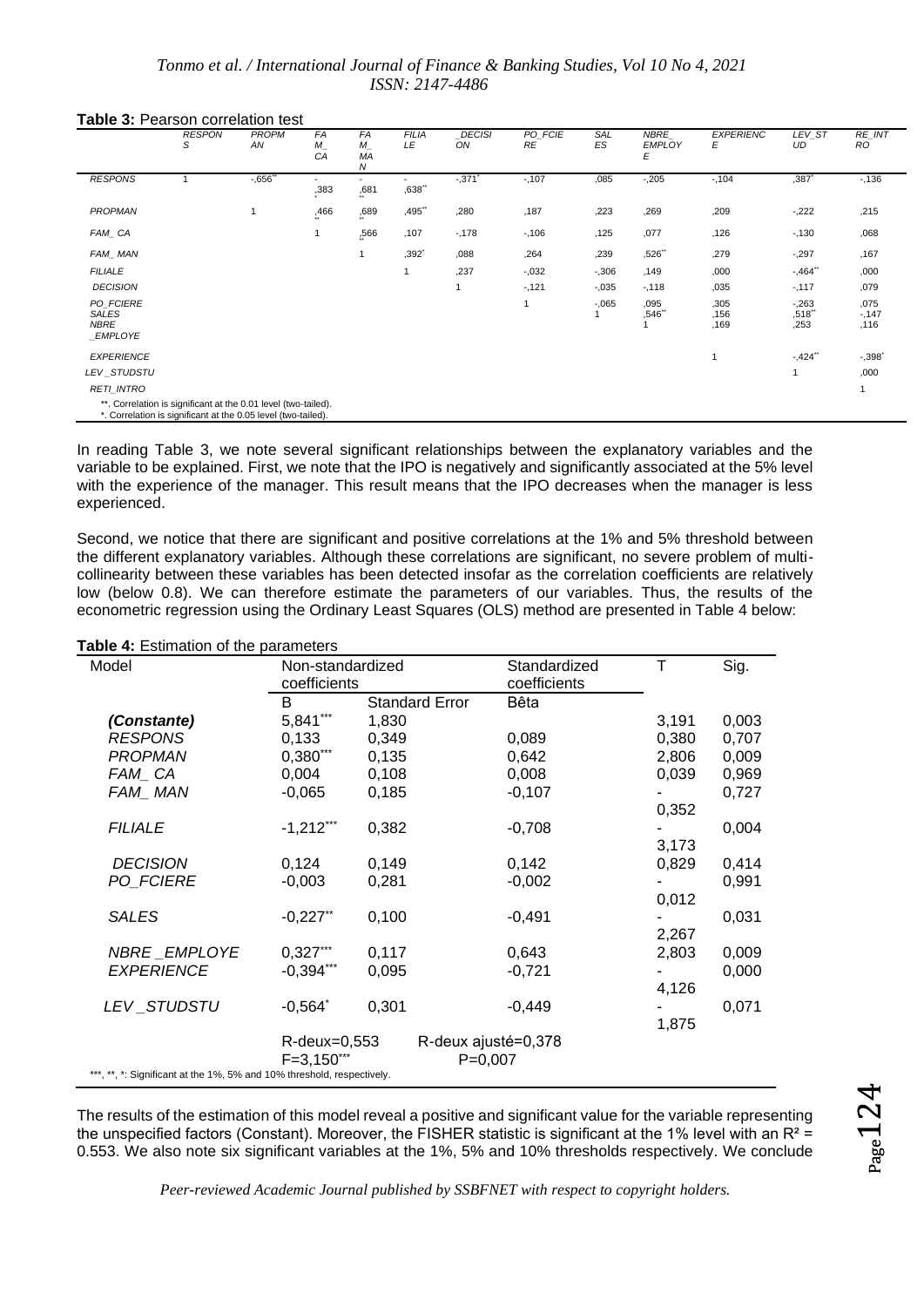that the variables taken into account in our model to explain the characteristics of the firms explain 55.3% of the reluctance to list on the stock market of the firms in the sample.

Table 4 below shows that there is a positive relationship at the 1% threshold between managerial ownership and reluctance to go public. This result means that reluctance to list a firm increases when the manager and his family have shares in the capital. This result is in line with the work of Allouche (2007) for whom familyowned firms are characterized by less recourse to external financing means, more particularly stock market listing, for reasons of the durability of the firm's activities and family control on the one hand, and the lesser diversification of the asset portfolio on the other.

There is a negative relationship at the 1% threshold between the subsidiary and the reluctance to go public. This result means that the reluctance of a firm to list its shares on the stock market decreases when it is a subsidiary of a group or multinational. This result is in line with the work of Boisselier et al (2007), for whom an independent company opens its capital according to its needs and is independent of the parent company. We also find in Table 4 a negative relationship at the 5% threshold between turnover and reluctance to go public. This result means that the firm is reluctant to go public once its turnover is low. As turnover is one of the characteristic elements of firm size in Cameroon, previous studies show that the smaller the firm, the less likely it is to go public given the costs it has to bear. Thus, Maache (2015) stated in the context of the listing of Moroccan companies that large companies are the only ones to benefit from IPOs because of the inability of SMEs and SMIs to meet the requirements of the listing.

There is a positive relationship at the 1% threshold between the number of employees and the reluctance to go public. This means that the higher the number of employees, the more favorable the IPO. The size of the workforce is a very important element in determining the size of a company. However, we can note at the end of our study that the more the number of employees is high in an entity, the more it has chances to go to list its shares on the stock exchange. This result is in line with the work of Pagano et al (1998) in that the size of the firm is relatively correlated with the listing of its shares on the stock exchange.

There is a negative relationship between the experience of the manager and the reluctance to go public. This result means that firms are reluctant to go public when their managers are less experienced. This result is consistent with the work of Wabo (2012) when he states that the young leader with no experience is found to be ineligible by external financing partners.

We also find that there is a negative relationship between the manager's level of education and reluctance to go public. More clearly, the less educated the manager is, the less favorable the firm is to the stock market. This is in line with the work of St Pierre et al (2002), according to which university graduates are more willing to open up to external financing.

We can therefore conclude from this study that managerial ownership, the independence of the firm, the level of turnover, the number of employees, the experience, and the level of education of the manager are the factors of reluctance to the IPO in Cameroon.

### **Conclusions**

This study consisted in identifying the characteristics of Cameroonian companies that prevent them from listing their shares on the stock market. Indeed, the number of companies listed on the DSX reflects the low interest of companies in this source of financing. However, the DSX was created with the aim of supplementing the banks in the financing of the economy; a function that it has fulfilled well if we rely on its obligation compartment. In this perspective, a theoretical reflection through the financial literature has allowed us to note that the decision to go public taken by a manager is dependent on a trade-off between the various advantages and constraints that are attached to it. Thus, the results obtained in this study show that certain characteristics related to the shareholder structure, the size of the firm and the profile of the manager are the main factors of reluctance to list on the stock exchange in Cameroon. These are managerial ownership, the subsidiary nature of the firm, turnover, the number of employees, the level of education and the experience of the manager. All these characteristics have a significant influence on the reluctance to go public in Cameroon.